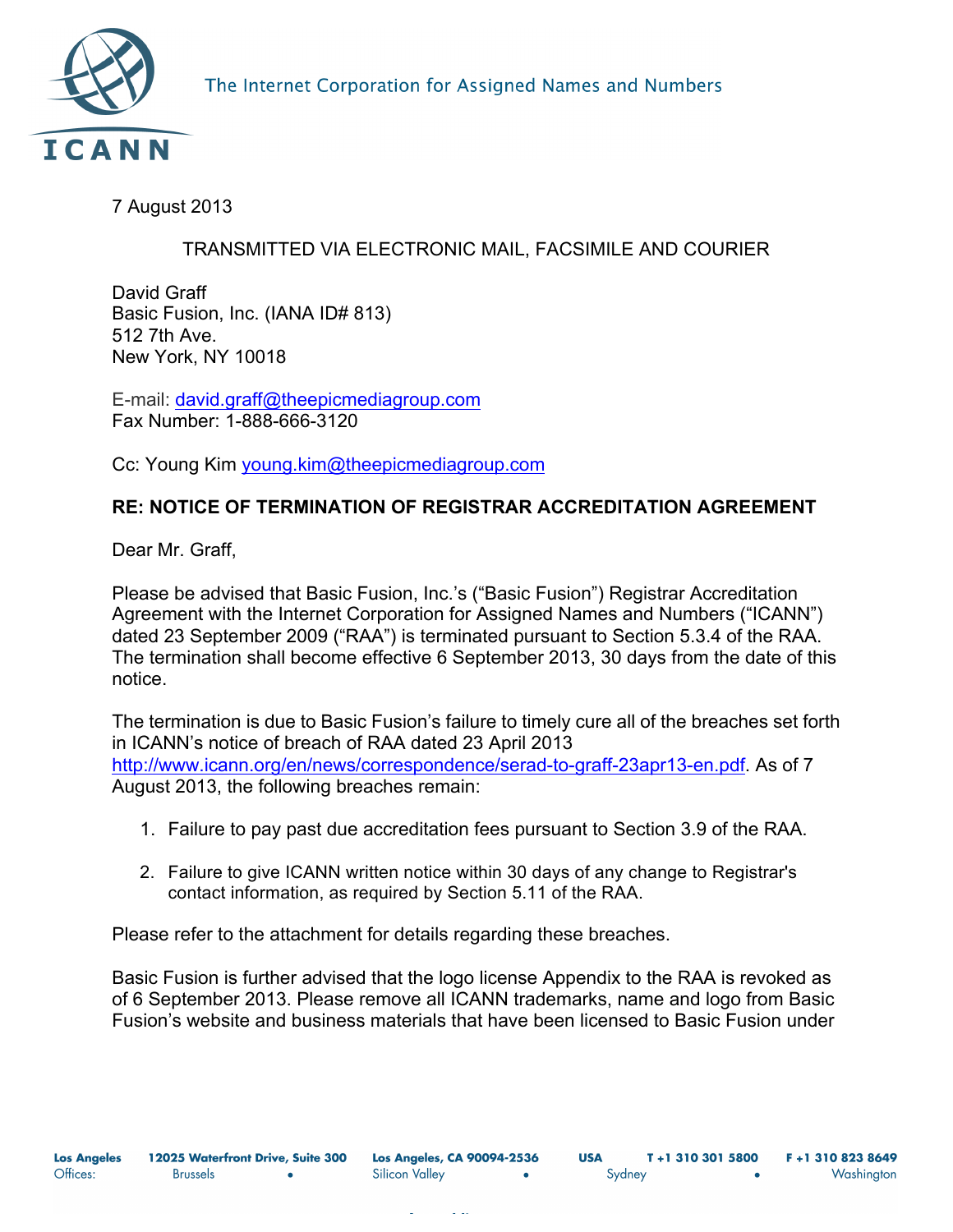

 David Graff Basic Fusion, Inc. Page **2** of **4**

the terms of that Appendix by 6 September 2013. In addition, please pay the outstanding accreditation fees totaling \$6,834.56 immediately.

## Domain Name Transition Process

To protect domain name registrants, ICANN will commence the domain name transition process and will solicit bids for a qualified ICANN-accredited registrar to manage the domain names currently managed by Basic Fusion.

ICANN will follow the De-Accredited Registrar Transition Procedure ("Procedure") http://www.icann.org/en/processes/registrars/de-accredited-registrar-transition-procedur e-01oct08.pdf. Consistent with the Procedure, please designate a bulk transfer recipient by 14 August 2013 and inform ICANN's Registrar Liaison Team at RegTransition@icann.org.

ICANN reserves all its rights under the RAA. Please note the rights and obligations required to have effect after the expiration of the RAA, including but not limited to Sections 3.4 Retention of Registered Name Holder and Registration Data, 3.9 Accreditation Fees, 5.6 Resolution of Disputes Under this Agreement and 5.7 limitations on Monetary Remedies for Violations of this Agreement.

If you have questions or require assistance, please contact Owen Smigelski at owen.smigelski@icann.org

Sincerely,

Maguy Serad Vice President Contractual Compliance

Cc: John O. Jeffrey, General Counsel and Secretary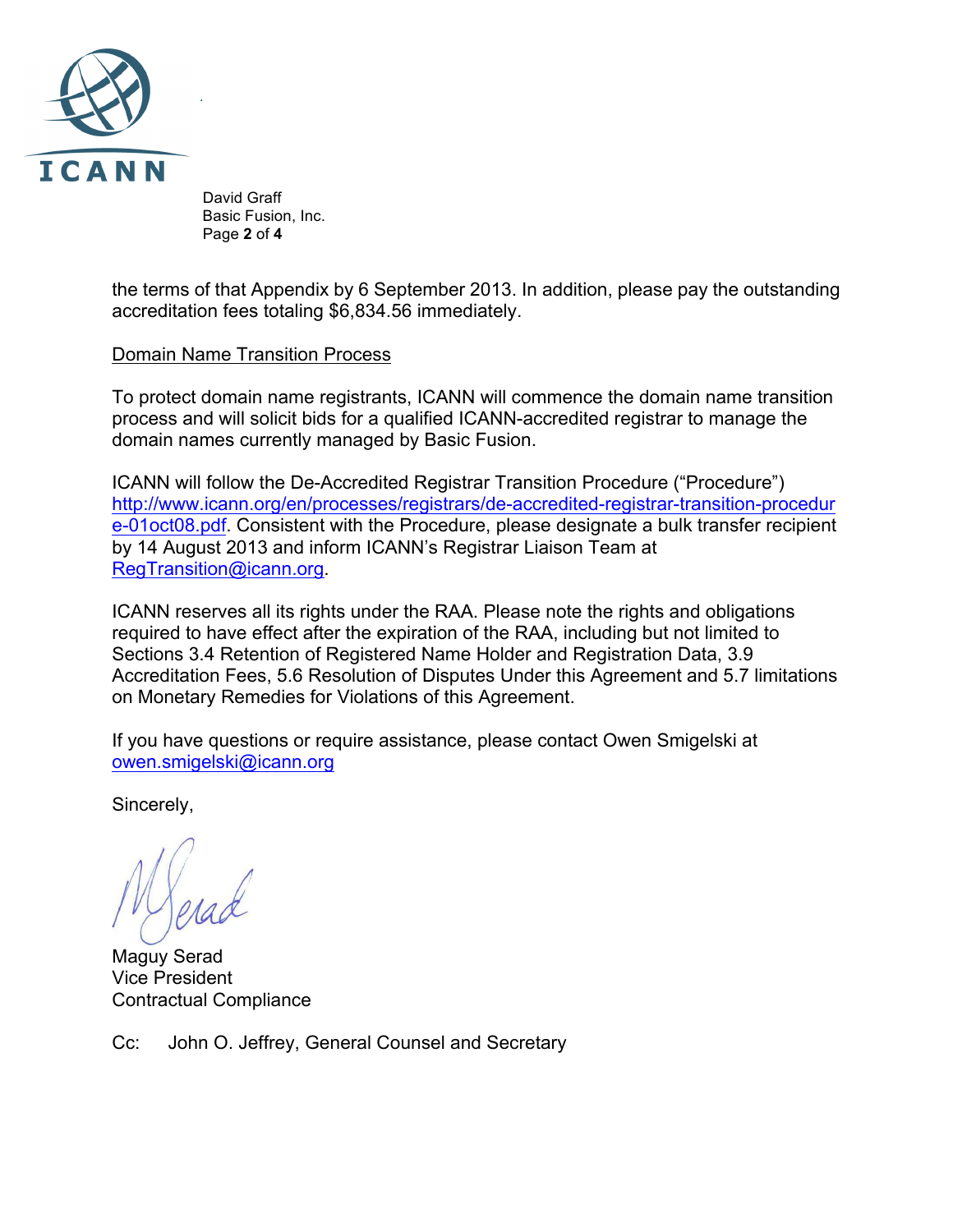

 David Graff Basic Fusion, Inc. Page **3** of **4**

## **Chronology:**

| Date of<br><b>Notice</b>   | <b>Deadline for</b><br><b>Response</b> | <b>Details</b>                                                                                                                                                                                                                                                            |
|----------------------------|----------------------------------------|---------------------------------------------------------------------------------------------------------------------------------------------------------------------------------------------------------------------------------------------------------------------------|
| 14 Nov 2012<br>10 Jan 2013 | Within 30<br>days                      | Notices regarding Basic Fusion's past due accreditation<br>fees, including detailed customer statements, were<br>transmitted by ICANN's Finance department.                                                                                                               |
|                            |                                        |                                                                                                                                                                                                                                                                           |
| 13 Feb 2013                | 1 Mar 2013                             | ICANN sent 1 <sup>st</sup> Notice via e-mail to<br>david.graff@theepicmediagroup.com. Registrar did not<br>respond.                                                                                                                                                       |
| 22 Feb 2013                | 01 Mar 2013                            | ICANN sent 2 <sup>nd</sup> Notice via e-mail to<br>david.graff@theepicmediagroup.com. Registrar did not<br>respond.                                                                                                                                                       |
| 4 Mar 2013                 | 11 Mar 2013                            | ICANN sent 3 <sup>rd</sup> Notice via e-mail to<br>david.graff@theepicmediagroup.com and attempted to<br>send it via fax at $+$ 1 888 666 3120, receiving from the latter<br>a "communication error." Registrar did not respond.                                          |
| 7 Mar 2013                 | N/A                                    | ICANN attempted contacting registrar via the only<br>telephone number listed in Radar +1 646 943 7188. An<br>automated message stated that the telephone number was<br>no longer in service.                                                                              |
| 23 Apr 2013                | 14 May 2013                            | ICANN sent Notice of Breach via e-mail to<br>david.graff@theepicmediagroup.com (primary contact), via<br>facsimile to 1-888-666-3120 and via courier to:<br>David Graff<br>Basic Fusion, Inc. (IANA ID# 813)<br>512 7th Ave.<br>New York NY 10018<br><b>United States</b> |